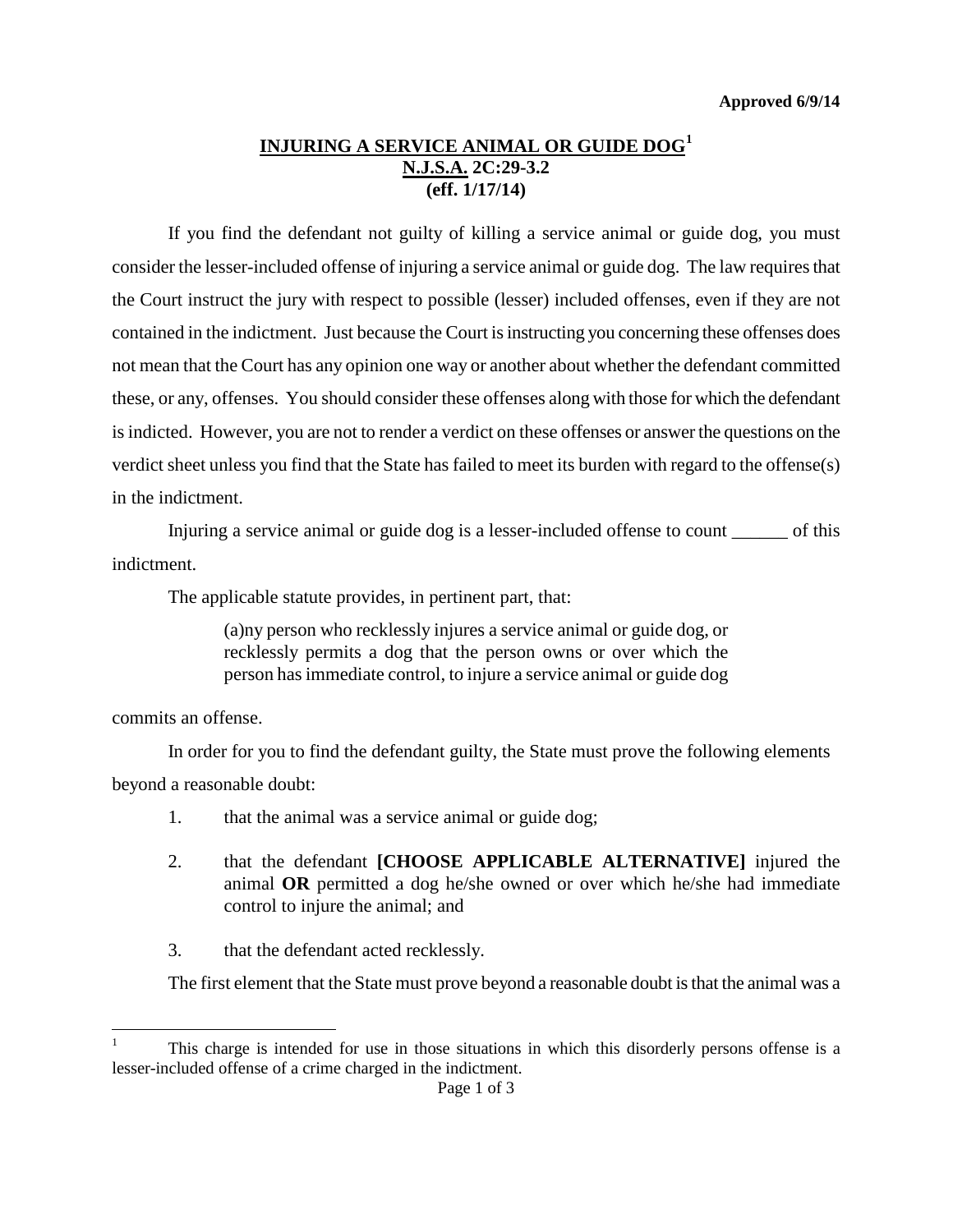## **INJURING A SERVICE ANIMAL OR GUIDE DOG N.J.S.A. 2C:29-3.2**

service animal or guide dog.

"Service animal"<sup>[2](#page-0-1)</sup> means any dog that is individually trained to do work or perform tasks for the benefit of an individual with a disability, including a physical, sensory, psychiatric, intellectual, or other mental disability. Other species of animals, whether wild or domestic, trained or untrained, are not service animals. The work or tasks performed by a service animal must be directly related to the individual's disability. Examples of work or tasks include, but are not limited to, assisting individuals who are blind or have low vision with navigation and other tasks, alerting individuals who are deaf or hard of hearing to the presence of people or sounds, providing non-violent protection or rescue work, pulling a wheelchair, assisting an individual during a seizure, alerting individuals to the presence of allergens, retrieving items such as medicine or the telephone, providing physical support and assistance with balance and stability to individuals with mobility disabilities, and helping persons with psychiatric and neurological disabilities by preventing or interrupting impulsive or destructive behaviors. The crime deterrent effects of an animal's presence and the provision of emotional support, well-being, comfort, or companionship do not constitute work or tasks for the purposes of this definition.

"Guide dog"<sup>[3](#page-1-0)</sup> means a dog which has been or is being raised or trained to provide assistance to a blind or deaf person, including but not limited to a dog that has been or is being raised or trained by a volunteer puppy raiser or staff member of an organization generally recognized as being involved in the rehabilitation of the blind or deaf and reputable and competent to provide dogs with specialized training.

The second element that the State must prove beyond a reasonable doubt is that the defendant **[CHOOSE APPLICABLE ALTERNATIVE]** injured the animal **OR** permitted a dog he/she owned or over which he/she had immediate control to injure the animal.

The third element that the State must prove beyond a reasonable doubt is that the defendant

 <sup>2</sup> N.J.S.A. 2C:29-3.2e defines "service animal" with the same meaning as set forth in the federal "Americans with Disabilities Act of 1990," 42 U.S.C. § 12101 et seq., and any regulations under the act. See also 28 C.F.R. § 36.104 (2013).<br>
See N.J.S.A. 2C:29-3.2e.

<span id="page-1-0"></span>